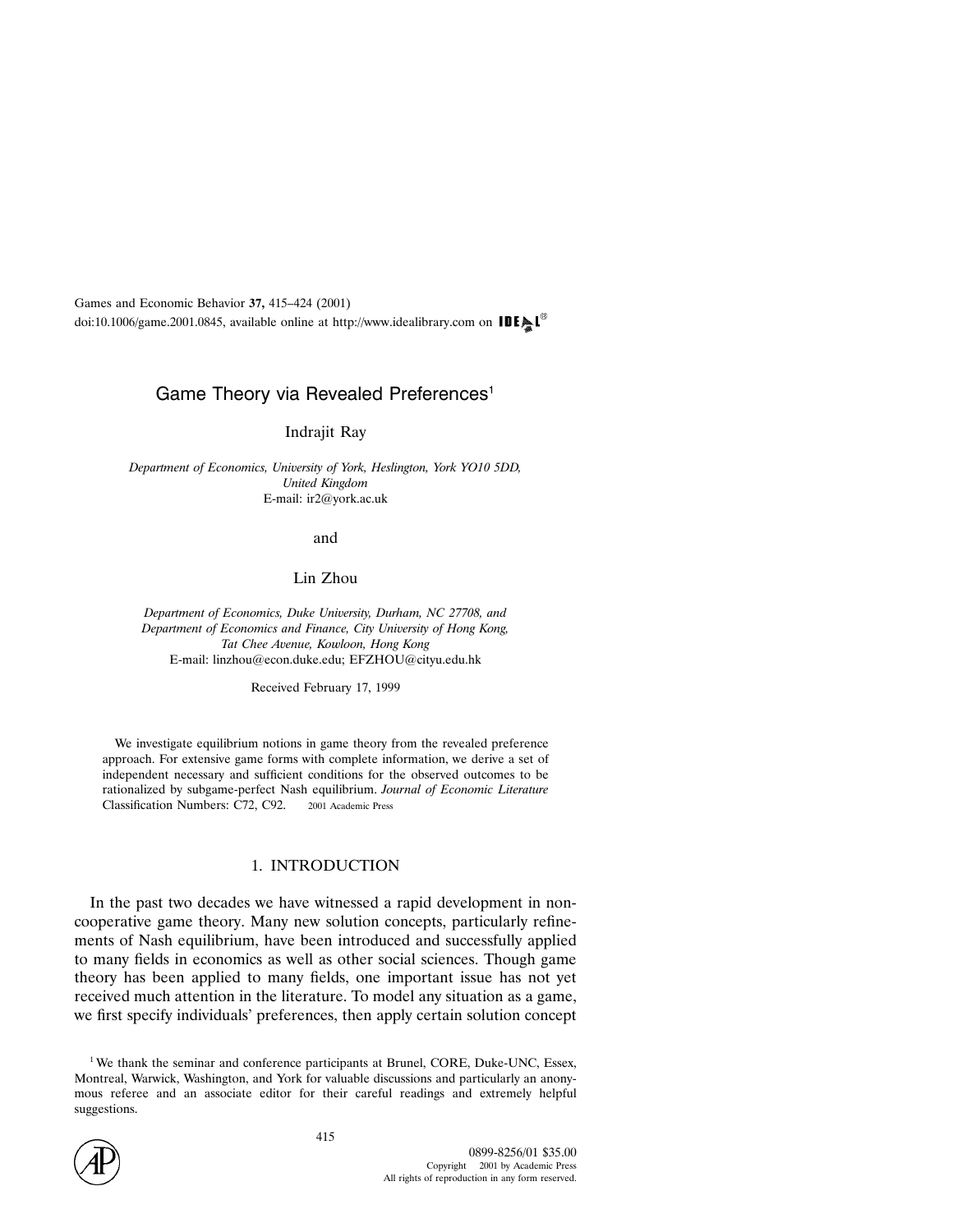to predict the outcome. But what if the theoretical prediction differs from the actual outcome? There could be two possible explanations: either individuals do not play according to the theory, or individuals' preferences are not correctly specified. In fact, even when the theoretical prediction coincides with the actual outcome, we should not rule out the possibility that individuals do not play according to the theory if we are not sure about the specification of individuals' preferences. The question is, therefore: can we, by any means, test whether individuals play according to the game theoretic prediction, solely on the basis of the observations of individuals' actual moves? If we could not find such a mean of testing, then the empirical content of game theory would be virtually void. Surprisingly, the existing literature contains hardly anything on this issue. Thus purpose of this paper is to take a first step in addressing this issue.

Instead of criticizing the predictive power of the solution concepts, in this paper we try to rationalize the actual outcomes. We ask what are the necessary and sufficient conditions for the observed outcomes to be rationalized by the equilibrium solution concept. In a sense, our approach is similar to the classical revealed preference theory initiated by Samuelson (1938).

The general problem under consideration here takes the following form. Let  $\Gamma$  be a collection of related game forms that several individuals play. Suppose that we can observe an outcome  $O(G)$  for every game form G in  $\Gamma$ . What conditions must the observed outcomes satisfy so that  $O(G)$  is the equilibrium outcome of a game associated with  $G$ , for every  $G$ ? Moreover, what are the necessary and sufficient conditions to allow the observed outcomes to be rationalized by the equilibrium solution concept?

Notice that in our framework only outcomes are observed, not the preferences of individuals. This is the important distinction between our work and studies in experimental game theory. In the experimental studies, players' preferences are assumed known to the researchers, and hence the theoretical equilibrium outcome is known as well. Then the individuals' actual plays are compared with the theoretical equilibrium outcome. In our model, as in any other model of revealed preference, only outcomes are observed. From these observations, we have to construct preferences of individuals so that the observed outcomes can be rationalized by the equilibrium notion with these constructed preferences. Also, note that we are imposing no restriction on the preferences (except that they must be orderings). In many contexts, it is natural to assume some a priori restrictions—for example, monotonicity in payoffs when the outcomes are monetary payoffs to the individuals. Any such restriction would indeed imply further conditions for rationalizability of solutions.

Since in strategic situations players can move simultaneously or sequentially, and in each case there are a variety of theoretical equilibrium concepts, we have a rich class of models to investigate. Clearly, different